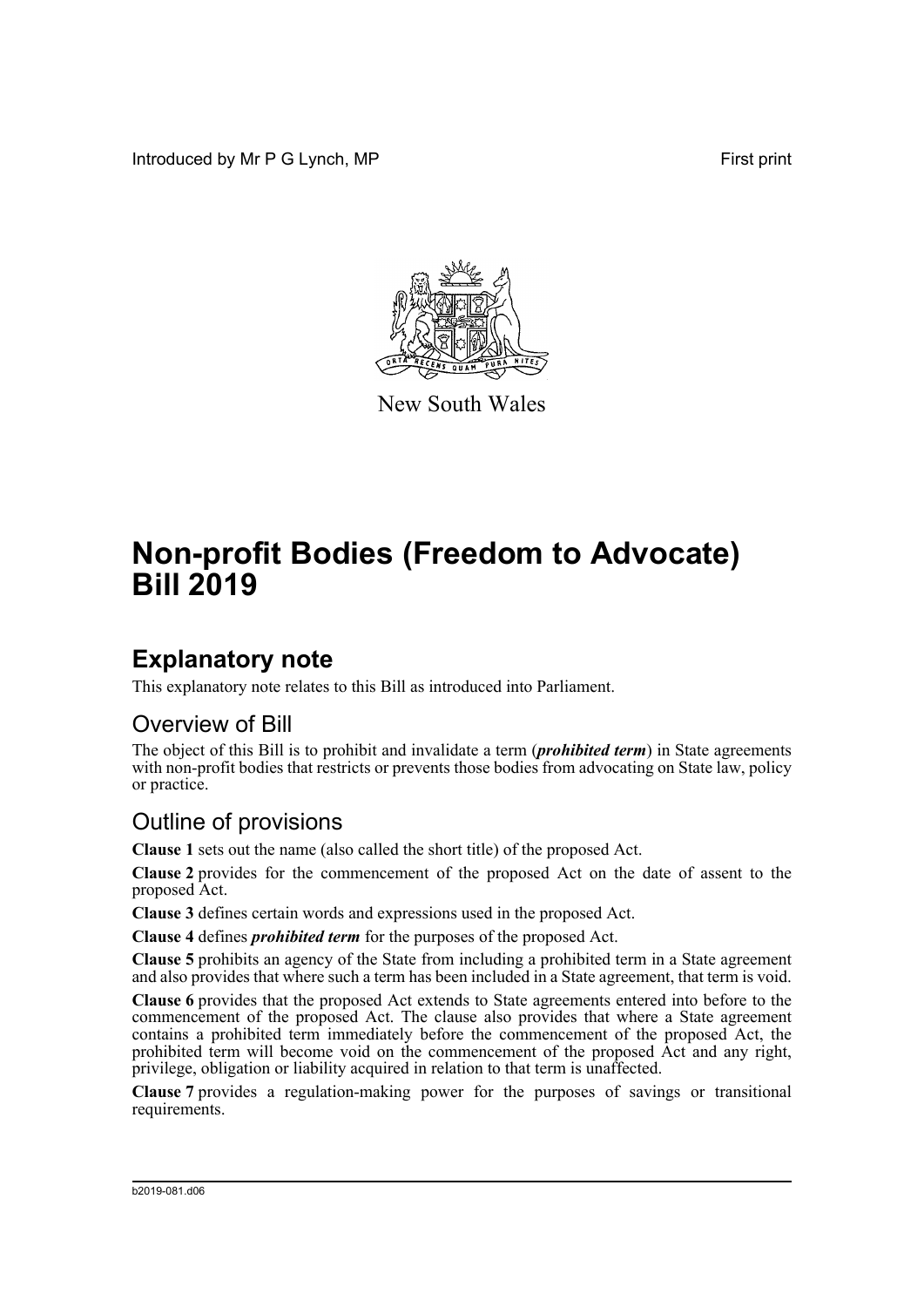Introduced by Mr P G Lynch, MP First print



New South Wales

# **Non-profit Bodies (Freedom to Advocate) Bill 2019**

## **Contents**

|   |                                                          | Page |
|---|----------------------------------------------------------|------|
|   | Name of Act                                              |      |
| 2 | Commencement                                             |      |
| 3 | Definitions                                              |      |
| 4 | Definition of "prohibited term"                          |      |
| 5 | Agency not to include prohibited term in State agreement |      |
| 6 | Prohibition extends to existing State agreements         |      |
|   | Regulations                                              | 3    |
|   |                                                          |      |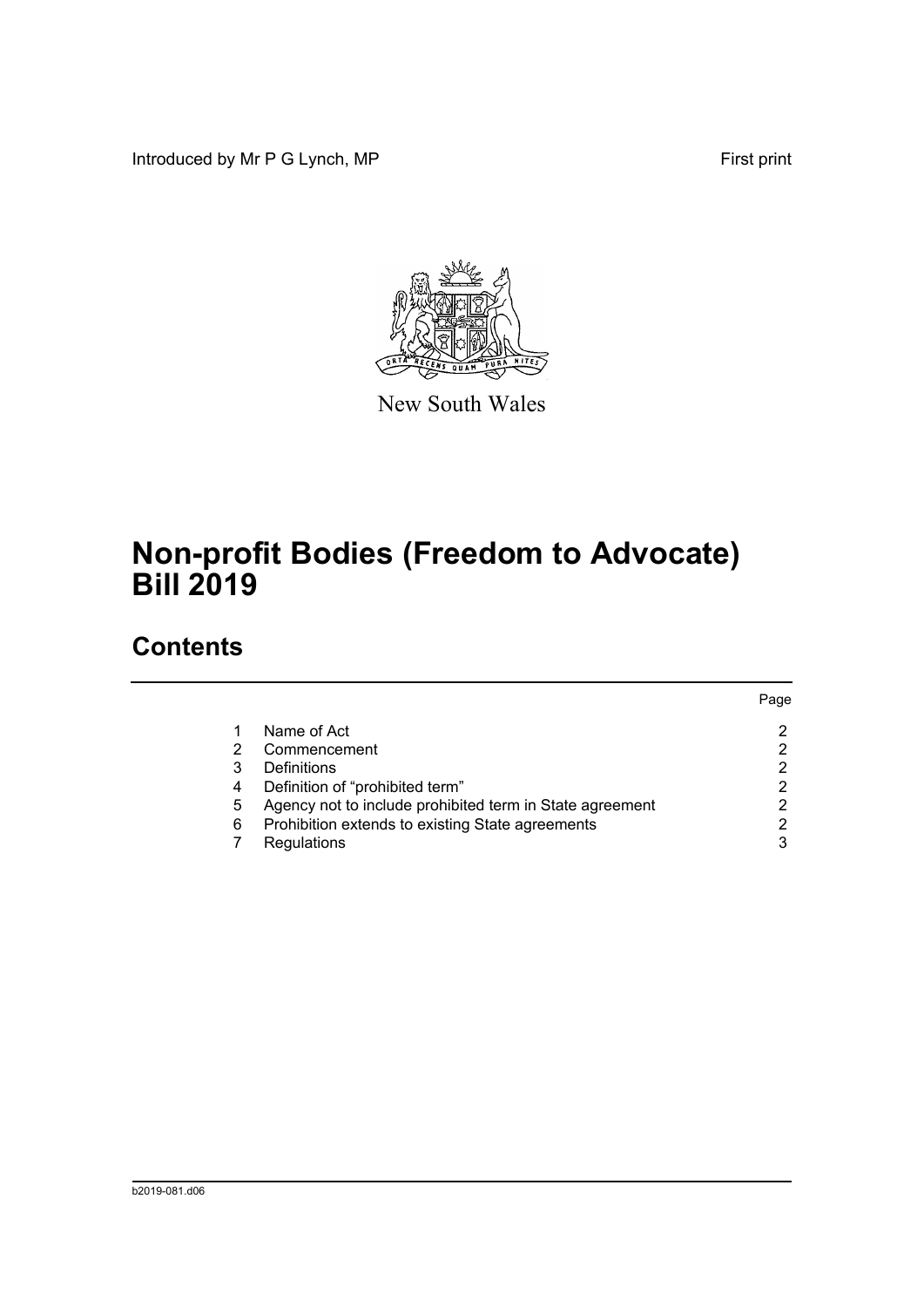

New South Wales

## **Non-profit Bodies (Freedom to Advocate) Bill 2019**

No , 2019

#### **A Bill for**

An Act to prohibit State agreements from restricting or preventing non-profit bodies from commenting on, advocating support for or opposing changes to State law, policy or practice.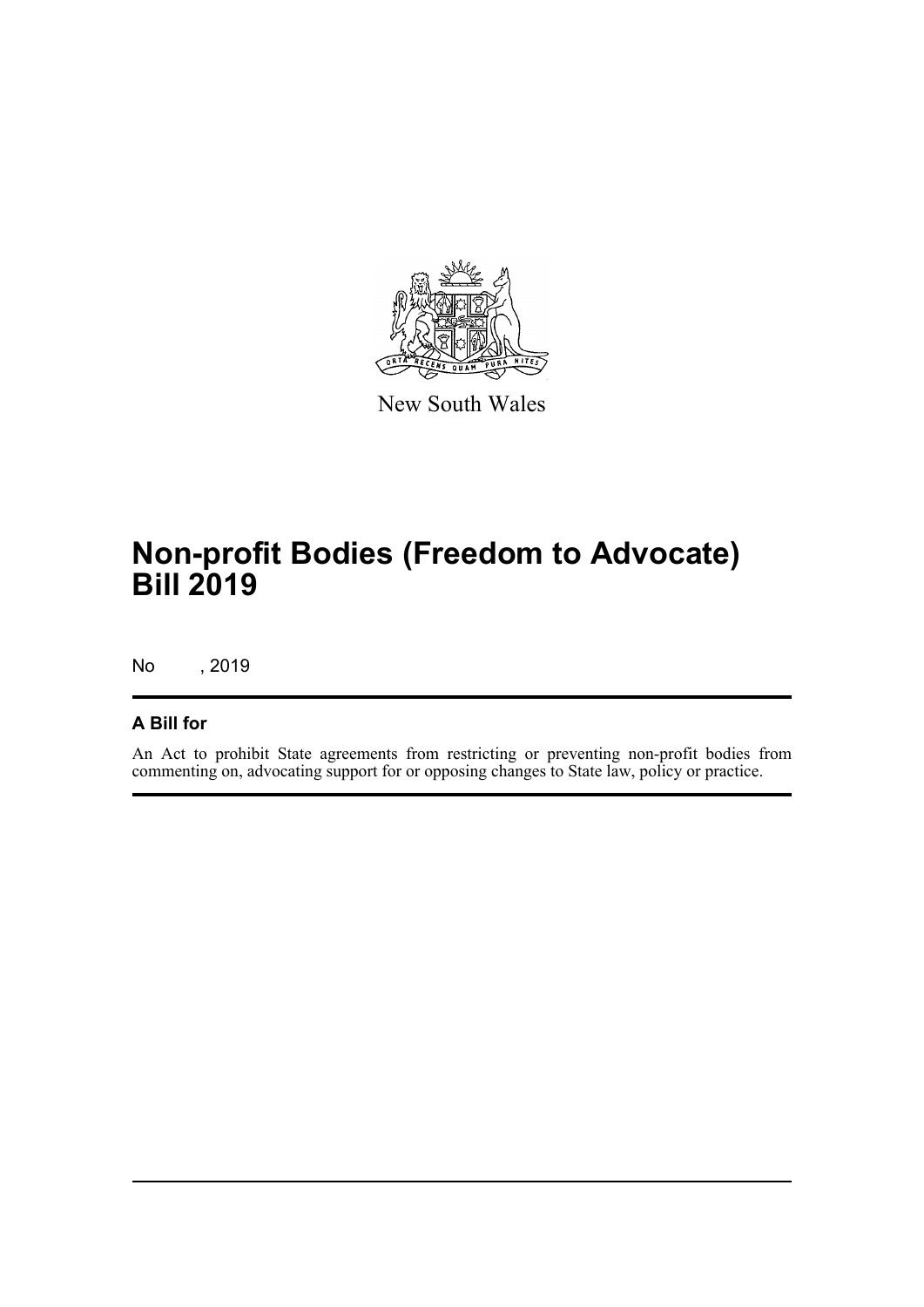Non-profit Bodies (Freedom to Advocate) Bill 2019 [NSW]

<span id="page-3-5"></span><span id="page-3-4"></span><span id="page-3-3"></span><span id="page-3-2"></span><span id="page-3-1"></span><span id="page-3-0"></span>

|              |     | The Legislature of New South Wales enacts-                                                                                                                                                                                                                    | 1              |
|--------------|-----|---------------------------------------------------------------------------------------------------------------------------------------------------------------------------------------------------------------------------------------------------------------|----------------|
| 1            |     | <b>Name of Act</b>                                                                                                                                                                                                                                            | 2              |
|              |     | This Act is the <i>Non-profit Bodies (Freedom to Advocate) Act 2019</i> .                                                                                                                                                                                     | 3              |
| $\mathbf{2}$ |     | Commencement                                                                                                                                                                                                                                                  | 4              |
|              |     | This Act commences on the date of assent to this Act.                                                                                                                                                                                                         | 5              |
| 3            |     | <b>Definitions</b>                                                                                                                                                                                                                                            | 6              |
|              | (1) | In this Act-                                                                                                                                                                                                                                                  | 7              |
|              |     | <i>agency</i> means an agency within the meaning of the <i>Government Information (Public</i><br><i>Access</i> ) <i>Act 2009</i> other than a court or a local authority.                                                                                     | 8<br>9         |
|              |     | <i>confidential information</i> means information the disclosure of which-                                                                                                                                                                                    | 10             |
|              |     | would found an action for breach of confidence, or<br>(a)                                                                                                                                                                                                     | 11             |
|              |     | (b)<br>would disclose—                                                                                                                                                                                                                                        | 12             |
|              |     | trade secrets, or<br>(i)                                                                                                                                                                                                                                      | 13             |
|              |     | any other information having commercial value that would be, or could<br>(ii)<br>be reasonably expected to be, destroyed or diminished if the<br>information were disclosed.                                                                                  | 14<br>15<br>16 |
|              |     | non-profit body means a body that is not carried on for the purposes of profit or gain<br>to its individual members and is, by the terms of the body's constitution, prohibited                                                                               | 17<br>18       |
|              |     | from making any distribution, whether in money, property or otherwise, to its<br>members.                                                                                                                                                                     | 19<br>20       |
|              |     | <i>prohibited term—see section 4.</i>                                                                                                                                                                                                                         | 21             |
|              |     | <b>State agreement</b> means a legally binding agreement between an agency (on behalf<br>of the State) and a non-profit body.                                                                                                                                 | 22<br>23       |
|              |     | Note. The Interpretation Act 1987 contains definitions and other provisions that affect the<br>interpretation and application of this Act.                                                                                                                    | 24<br>25       |
|              | (2) | Notes included in this Act do not form part of this Act.                                                                                                                                                                                                      | 26             |
| 4            |     | Definition of "prohibited term"                                                                                                                                                                                                                               | 27             |
|              | (1) | A <i>prohibited term</i> is a term that restricts or prevents a non-profit body (including<br>staff of the non-profit body) from commenting on, advocating support for or<br>opposing change to a matter established by law, policy or practice of the State. | 28<br>29<br>30 |
|              | (2) | However, a term is not a prohibited term to the extent that it restricts or prevents a<br>non-profit body from disclosing information that is—                                                                                                                | 31<br>32       |
|              |     | confidential information, or<br>(a)                                                                                                                                                                                                                           | 33             |
|              |     | personal information (within the meaning of section 4 of the Privacy and<br>(b)<br>Personal Information Protection Act 1998).                                                                                                                                 | 34<br>35       |
| 5            |     | Agency not to include prohibited term in State agreement                                                                                                                                                                                                      | 36             |
|              | (1) | An agency must not include a prohibited term in a State agreement.                                                                                                                                                                                            | 37             |
|              | (2) | If a State agreement includes a prohibited term, that term is void.                                                                                                                                                                                           | 38             |
| 6            |     | <b>Prohibition extends to existing State agreements</b>                                                                                                                                                                                                       | 39             |
|              | (1) | Section 5 extends to a State agreement entered into, and in force, before the<br>commencement of this Act (an existing State agreement).                                                                                                                      | 40<br>41       |
|              | (2) | If an existing State agreement includes a prohibited term—                                                                                                                                                                                                    | 42             |